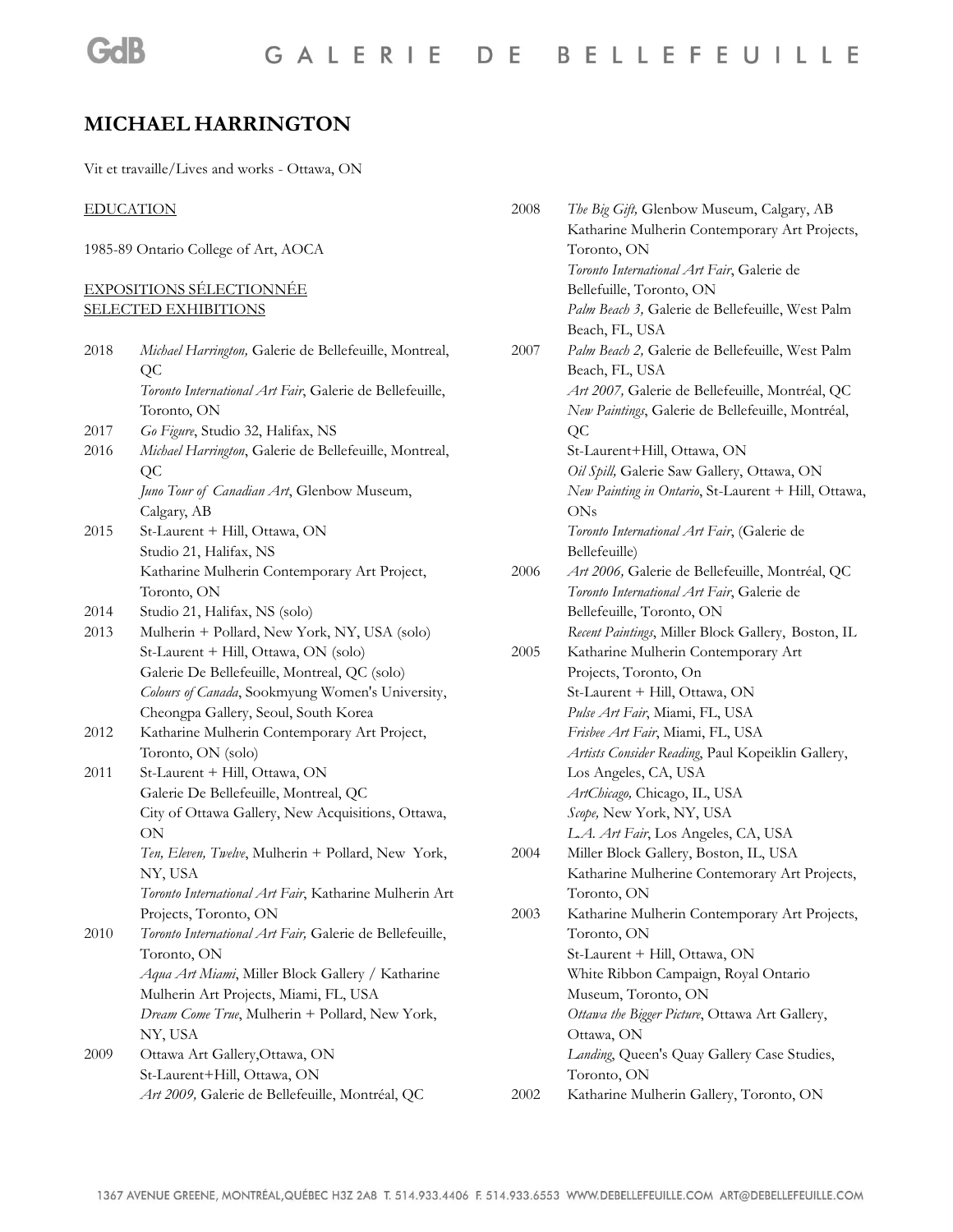*White Ribbon Campaign*, Royal Ontario Museum, Toronto Ottawa City Hall Gallery, Ottawa, ON

- 2001 St-Laurent + Hill, Ottawa, ON
- 2000 Bus Gallery, Toronto, ON Art Gallery of Peel, Brampton, ON *Body Language*, Carleton University Art Gallery, Ottawa, ON
- 1999 St-Laurent + Hill, Ottawa, ON
- 1998 St-Laurent + Hill, Ottawa, ON

#### PRIX ET DISTINCTIONS GRANTS AND AWARDS

2015 *Ontario Arts Council: Artists Grants*

- 2008 *Canada Council for the Arts: Artists Grant Ontario Arts Council: Artists Grants*
- 2007 Canadian National Magazine Awards Gold Medal -Editorial Illustration - for Commission by Toro Magazine
- 2006 *Ontario Arts Council: Artists Grants*
- 2002 TOAE TD Canada Trust Best in Show Award
- 2001 *Ontario Arts Council: Artists Grants*
- 2000 *Ontario Arts Council: Artists Grants*
- 1999 *Ontario Arts Council: Artists Grants Canada Council for the Arts: Artists Grant*

#### BIBLIOGRAPHIE / BIBLIOGRAPHY

CARR HARRIS, Ian. "Contemporary Visual Arts", *International News,* Toronto, June, July, August 2002, pp 53-54 DAULT, Gary Michael, "Review", *Globe and Mail*, Dec. 24, 2004, section R, p.24 Dault, Gary Michael Catalogue Galerie De Bellefeuille, published by GDB November 2007 DOUCETTE, Valerie Border Crossings, issue #104 vol. 26 #4 *Crossovers, Oil Spill New Painting in Ontario* pp 88-90 DYCK, Sandra. "Body Language, Urban Bodies Michael Harrington", *Body Language*, catalogue, Carleton University Art Gallery, Ottawa, p.32 DYCK, Sandra. *Descant Magazine*, vol. 113, summer 2001, cover, p125-139. GESSEL, Paul. "Dark images from the woodshed", *Ottawa Citizen*, November 27, 2003, sectionF, p1 GESSEL, Paul. Ottawa Citizen, August 5, 2004 *Canvassing the City,* Section E p1 GHAZNAVI, Corinna. "Rewind", *Canadian Art Magazine*, summer 2003, vol 20 number 2, p100-101

HALKES, Petra, "Crossovers", *Border Crossing Magazine*, no. 95, pp. 110-111 HALKES, Petra Catalogue: Mannish/Comme un Homme 2009 HIRSCHMANN, Thomas. "Mysterious oils", *NOW magazine*, December, 9, 2002, p51 JORDON, Betty Ann. "Night Watch", *Toronto Life Magazine*, December 2000, p. 56 JORDON, Betty Ann. "The Poetics of Parking Lots", *Where Magazine Toronto*, December 2000, p.19 MAYS, John Bentley. "Amigo Motel", *Cactus Club*. December 9, 2002 MCQUAID, Cate. "Dashes of Brilliance", *The Boston Globe*, June 25, 2004, section C, p. 16 MCQUAID, Cate.The Boston Globe, November 9, 2000 *Choice-Gallery,* Calendar p5 SIMPSON, Peter , The Ottawa Citizen October 2010 SIMPSON, Peter, The Ottawa Citizen, April 2011 SIMPSON, Peter, The Ottawa Citizen, December 2011 "Ten Best things in Ottawa for 2011"

Harper's Magazine, December, 2005 .painting reproduction of painting "reading by Boxing Match" p23 Harper's Magazine, April, 2006 painting reproduction" Deer and Cowboys p 17 Harper's Magazine, December, 2007 Painting reproduction "Cowboy's in the Clearing" Harper's Magazine, June 2009 Painting reproduction "Figures with Police Dog and Stripes" Harper's Magazine, October 2011 Painting reproduction; "Figures Calling"

## COLLECTIONS SÉLECTIONNÉES SELECTED COLLECTIONS

Agnes Etherington Art Centre, Queens University, Kingston Bank of Montreal, Toronto Canada Council Art Bank, Ottawa City of Ottawa Collection ColArt Collection, Montreal The Department of Foreign Affairs and International Trade, Ottawa Atom Egoyan, Toronto Fraser Milner Casgrain, Barristers, Ottawa Fidelity Investments, Boston and Toronto Glaxo Pharmaceuticals, Toronto Glenbow Museum, Calgary Jeremy Podeswa, Los Angeles MBNA MasterCard, Montreal